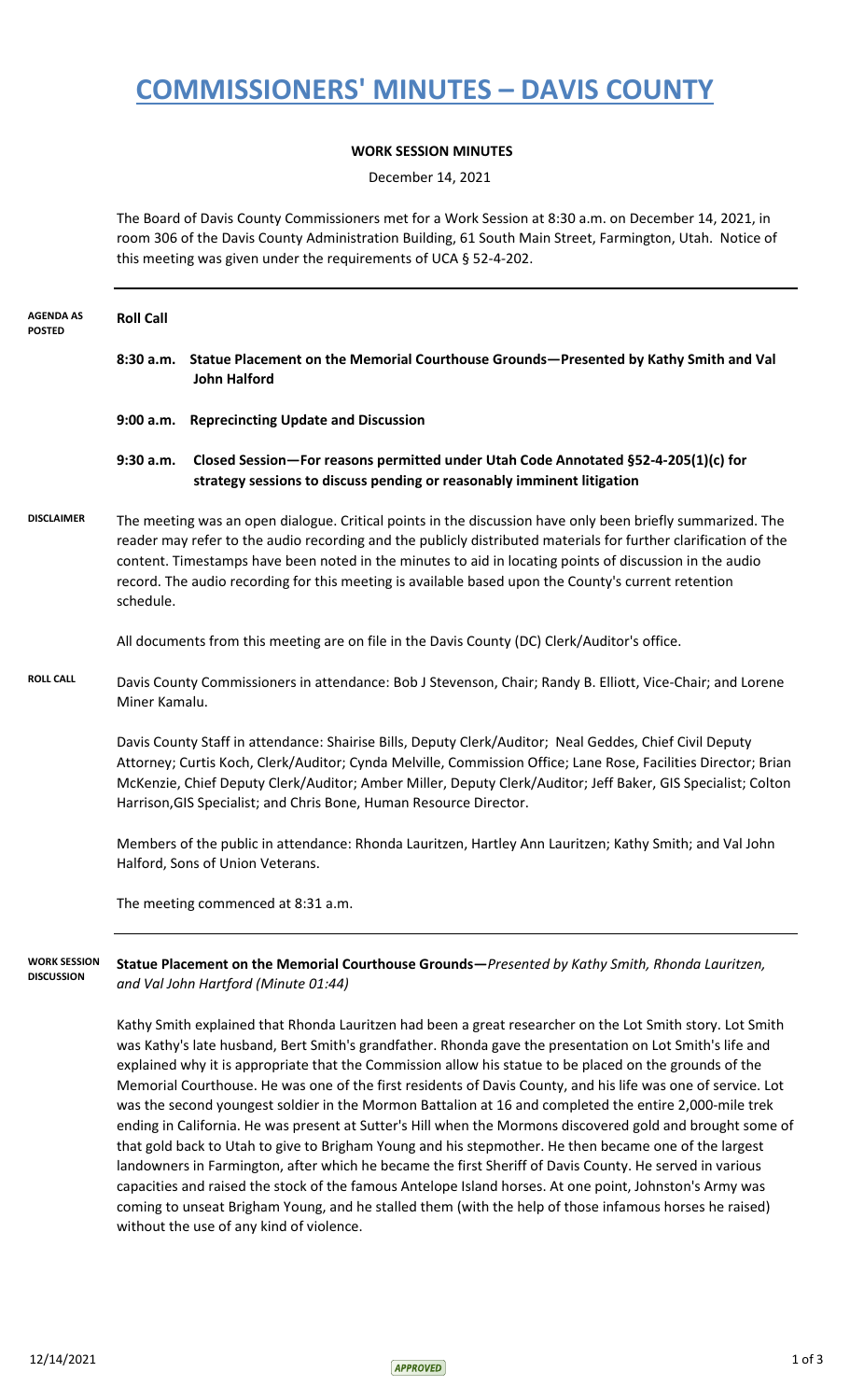## **COMMISSIONERS' MINUTES – DAVIS COUNTY**

This act was significant at the time because it prevented a war from occurring, and Rhonda said, by this act alone, he should have a statue to honor him. Lot Smith served as a Utah Territorial Legislator and was later called by Abraham Lincoln and Brigham Young to serve as an Army Civil War Captain to protect the telegraph lines, making him one of the few Civil War Veterans from Utah. When he was called to settle Little Colorado in Arizona, he lost his life to a rogue Indian even though he was friendly to the indigenous people there. Ten years following his death, his body was brought back to Farmington, where the entire town shut down, and the storefronts were draped to mimic a funeral parade/precession. The Deseret News said there was no child alive who did not know who Lot Smith was. He lived his life valuing life and protecting people.

Rhonda said they are looking for a suitable location for his statue. Kathy said Bert commissioned Stan Watts to construct the statue and has been paid for by his estate, so this would be a donation on behalf of the family. Stan said his vision for the statue's base could be built to match the Courthouse stone to look like it always belonged there.

Curtis encouraged the Commission to read the County's Donation Policy #310. The Commissioners would like to look at the statue, see what installation would entail, and have time to consider such a significant decision like this given the political climate in the country regarding statues and the fact that it will be a permanent fixture in the community.

*(See Attachments A1-A14.)*

#### **Reprecinting Update and Discussion—** *Presented by Brian McKenzie, Chief Deputy Clerk (Minute 34:34)*

Brian McKenzie said every ten years; the country goes through a census process which causes the County to do a redistricting and reprecincting of its voting precincts. The State just finished realigning the Congressional and State Schoolboard boundaries. The County began its reprecincting with [Geographic Information System] GIS Specialists Jeff Baker and Colton Harrison, along with Amber Miller, Deputy Clerk, leading the charge. Brian explained how the boundaries are adjusted for growth and population. In next week's Commission meeting, on December 21st, the Commission will consider approval of the voting precincts, the School District Board District boundaries, and the Davis County voter participation areas, all of which must be approved by the County Legislative Body. He said the voting precincts increased from 224 to 360 due to a reduction in precinct size of 700 active registered voters (the max is 1,250.) The reduction makes it more manageable when multiple political entities have elections and identifying in which precincts they participate. The reduction should limit precinct modifications over the next ten years. Once the Commission approves, the Clerk's Office will work with the State to update the voter registration database in January. A postcard will be mailed out to every registered voter to inform them of their new precinct.

#### **Closed Session** *(Minute 46:13)*

Commissioner Kamalu motioned to a closed session for reasons permitted under UCA§52-4-205(1) for strategy sessions to discuss pending or reasonably imminent litigation. Commissioner Elliott seconded the motion, and all voted aye.

The meeting adjourned at 9:57 a.m. **ADJOURNMENT**

**MATERIALS PRESENTED** All publicly distributed materials associated with this meeting are noted as the following attachments:

A1-A14 Lot Smith Presentation